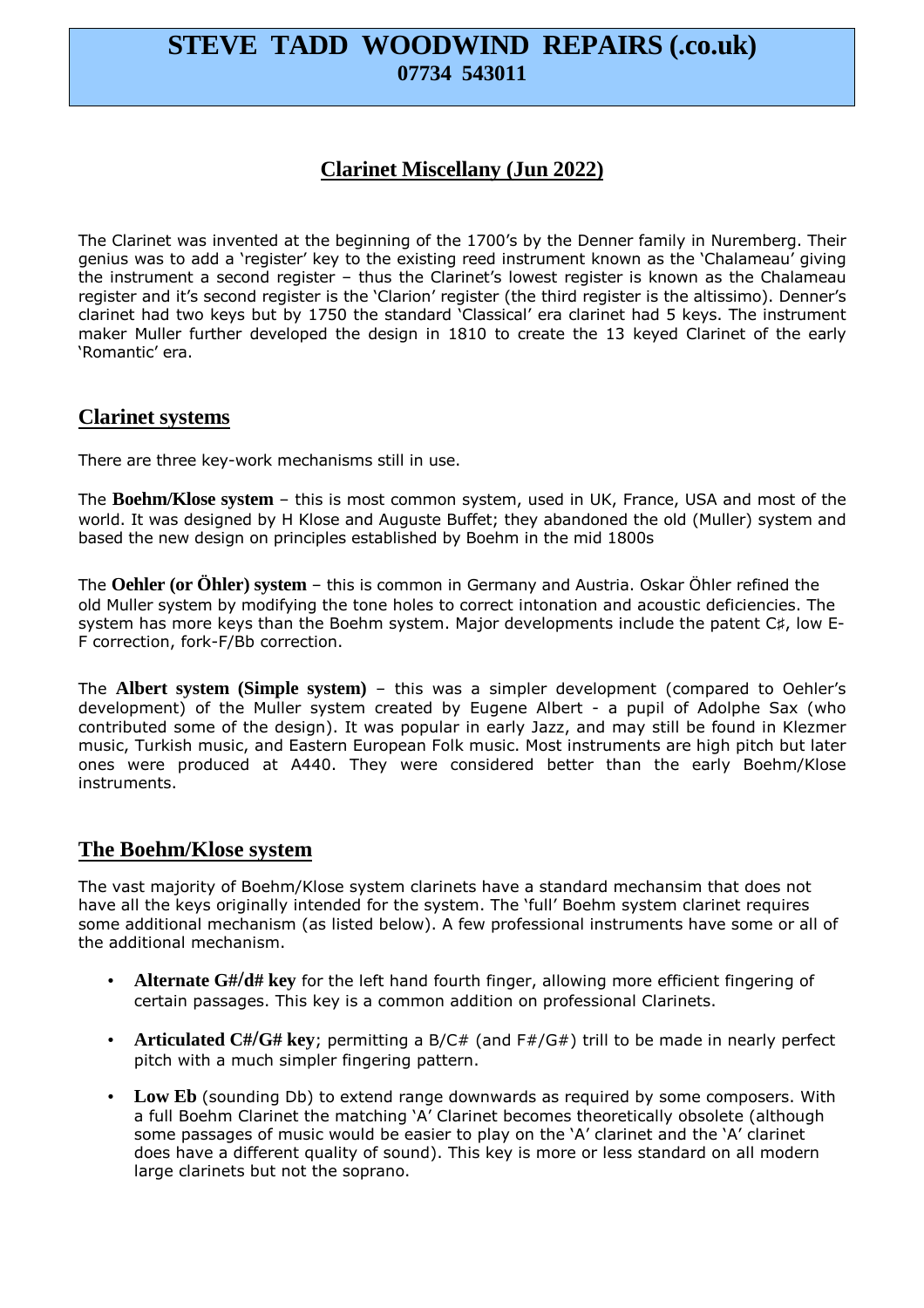## **Further development of the Boehm system**

Numerous other attempts have been made to create new Clarinet key systems based on the Boehm system. None has achieved substantial acceptance, though some are still in use.

The **Mazzeo system** was invented by Rosario Mazzeo in 1961. Its main feature is a linkage operated by any one of the right-hand ring-key fingers which opens the third right-index-finger trill key for playing the throat B flat, instead of using the register key, thereby avoiding the tonal compromise that comes from using the tiny register key hole for venting B flat. Selmer (USA) manufactured 1300 models.

The **McIntyre system** was patented in 1959 by Robert and Thomas McIntyre. They developed a new mechanism for control of the throat notes (A flat, A, and B flat) using only the left hand rings, allowing these notes to be played without the need to move the position of the left hand. There are only three trill keys, rather than the standard Boehm system's four, for the right first finger. Otherwise the fingerings are the same as in the standard Boehm system. The McIntyres produced and sold clarinets using their system, but no major manufacturer took up the design.

The **NX system** was developed by acoustician and Clarinetist Arthur Benade from the 1970s until his death in 1987. The NX clarinet has a distinct bore shape. In addition, differences from the standard Boehm system include: separate holes for the register key and for throat B flat, operated by a single left thumb key via an automatic mechanism; elimination of some redundant tone holes, with some resulting changes in fingering; and modifications of tone hole spacings, tone hole depths, and key pad heights to minimize turbulence in the bore. Canadian Clarinet maker Stephen Fox has done further research along Benade's lines, and now offers custom built NX system clarinets for sale.

The **Wurlitzer Reform-Boehm system** was developed around the middle of the 20th century by Fritz Wurlitzer, and Reform-Boehm Clarinets are currently made by Herbert Wurlitzer Kunstwerkstatt für Holzblasinstrumente GmbH. The system combines the bore characteristics of Oehler system clarinets with Boehm fingerings. Differences between this system and standard Boehm in actual use include different altissimo fingerings, a smaller hand position, and greater bore resistance requiring more air to play.

The **Quarter-tone Clarinet** was invented by the German maker Fritz Schüller (1883-1977) and uses two bores to create quarter tones that are otherwise difficult on conventional Clarinets.

## **Sizes of Clarinet**

Since the invention of the instrument there have been many sizes of clarinets. Some existed for only a short while and never caught on with composers or players; some were very popular but have since died out; some exist today but only as reproductions of historical instruments; some have remained in use being constantly improved; and some are new – particularly the larger instruments.

**Sopranino Clarinets (small Clarinets):** small Clarinets are called Sopranino Clarinets, although due to the considerable lower range of the Clarinet (even with no extension keys) they are closer to the soprano voice range. They are sometimes also known as Octave or Piccolo Clarinets.

The three commonly manufactured Sopranino Clarinets (in descending order) are Ab, G, Eb, D.

- Ab  $-6$  fingers sounds Eb; lowest note referred to as E sounding middle  $C(4)$ . Used by military bands and clarinet choirs. It has a theoretical G companion in La Traviata. Lowest note matches concert flute.
- G 6 fingers sounds D; lowest note referred to as E sounding B3 (below middle C). Sister to Ab instrument to form pair; scored for in La Traviata but now used in a form of Austrian folk music called Schrammelmusik
- F 6 fingers sounds C; lowest note referred to as E sounding A3 (below middle C). Obsolete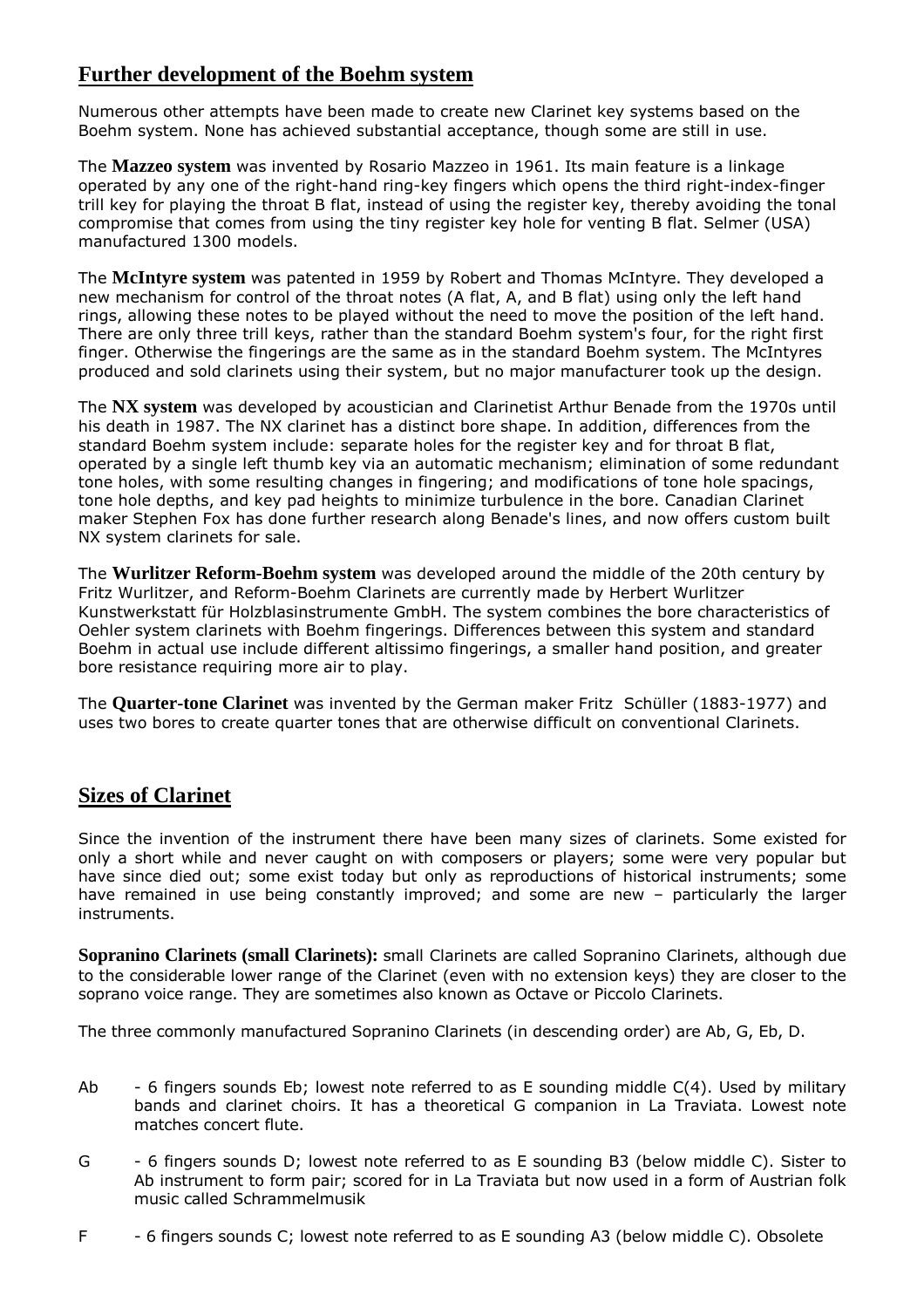- E 6 fingers sounds B; lowest note referred to as E sounding Ab3 (below middle C). Obsolete (sister to F instrument to form pair)
- **Eb** 6 Fingers Sounds Bb; Lowest note referred to as E sounding G3 (below middle C) Common in English military bands; scored for by Berlioz and Mahler. **Most common Sopranino Clarinet** (although sometimes referred to as the Eb Soprano Clarinet).
- D -6 fingers sounds A; Lowest note referred to as E sounding F#3 (below middle C). Sister to Eb instrument to form pair; used by German composers pre-Mahler - particularly Wagner and Strauss; has sweeter sound than Eb. Sometimes referred to as the D soprano clarinet.

**Soprano Clarinets (normal size and bore):** The defining aspect of the soprano Clarinet is the diameter of the bore; taking the Bb soprano instrument bore as the standard then all the other soprano clarinets have the same bore but are longer (or shorter in the case of the C soprano)

- C -6 fingers sounds G; lowest note referred to as E sounding E3 (below middle C). Common in classical era and opera.
- **Bb** -6 fingers sounds F; lowest note referred to as E sounding D3 (below middle C). **The most common member of the family**; also available with covered holes (plateaux) for smaller fingers.
- A -6 fingers sounds E; lowest note referred to as E sounding C#3 (below middle C). Sister to Bb instrument to form pair.
- G -6 fingers sounds D; lowest note referred to as E sounding B2 ( $9<sup>th</sup>$  below middle C). Popular in Turkish Folk music.

The C, Bb, and A soprano Clarinets have also been manufactured with curved metal barrels and upward tuned metal bells and marketed as **Saxonettes** (also called **Claribels** or **Clariphones**). They usually have the simple system (Albert system) key mechanism but they were also manufactured with the Boehm system. They look similar to Saxophones and the mouthpiece enters the mouth at an angle similar to a Saxophone mouthpiece and so perhaps these instruments were intended to complement Saxophones in military bands.

**Long Soprano Clarinets – Clarinettes d'amour:** Also known as Clarinets d'amore, this was a group of instruments existing in the C18 that matched the other d'amore woodwinds. They were pitched a minor  $3<sup>rd</sup>$  down from their soprano counterparts (they are sometimes referred to as mezzo-soprano instruments) and had a more tender sound, this was achieved by having a narrower bore than the soprano instrument and a pear shaped bell. The G pitched instrument was the most common. It is believed these instruments were the precursor of the Basset horn. There is no modern equivalent

- A -6 fingers sounds E; lowest note referred to as E sounding C#3 (below middle C).
- G -6 fingers sounds D; lowest note referred to as E sounding B2  $(9<sup>th</sup>$  below middle C).
- F -6 fingers sounds C; lowest note referred to as E sounding A2 (below middle C).

**Long Soprano Clarinets with extended key-work – Basset Clarinets:** Basset Clarinets are soprano Clarinets, with the same soprano bore diameter, and maintaining the shape of the instrument, but with 4 extension keys. These instruments were developed in the eighteenth century but are still made; the instrument in A is the most common form.

C -6 fingers sounds G; lowest note via 4 additional extension keys referred to as C sounding C3 (Octave below middle C).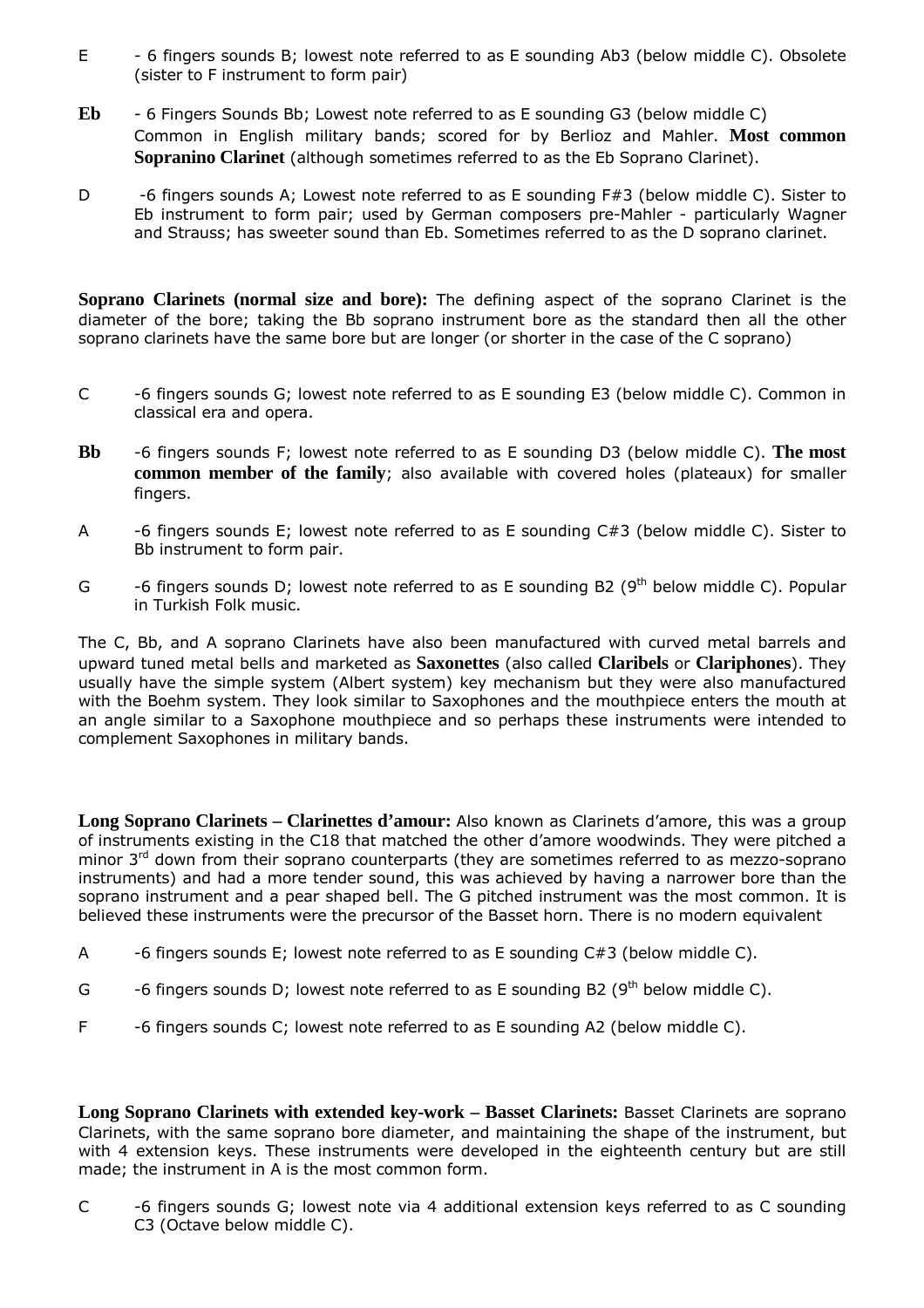- Bb -6 fingers sounds F; lowest note via 4 additional extension keys referred to as C sounding Bb2 ( $9<sup>th</sup>$  below middle C).
- **A** -6 fingers sounds E; lowest note via 4 additional extension keys referred to as C sounding A2 (10<sup>th</sup> below middle C). **The most common pitch of Basset Clarinet**

**Basset Horns:** All the larger Clarinets from Basset Horn downwards have a larger bore than the Soprano Clarinet. Essentially Basset horns derive from a C18 development of the soprano Clarinet and are commonly in F (whereas Alto clarinets are part of the Boehm/Klose development of the family and are commonly in Eb).

The Basset horn was an Eighteenth Century instrument favoured by Mozart and later Strauss and thus is still in use. Originally the instrument had a soprano bore but was in F, the barrel was bent and the body was also bent or curved. The instrument has 4 extension keys: German instruments operate these extra keys with the RH thumb; French instruments have 2 keys for the thumb and 2 for the little finger. Basset Horns where originally made in a number of pitches.

- A -6 fingers sounds E; Lowest note via 4 additional extension keys referred to as C sounding A2  $(10^{th})$  below middle C). This would have the same pitch and range as the Basset clarinet in A but the typical 'crooked' Basset horn design.
- G -6 fingers sounds D; Lowest note via 4 additional extension keys referred to as Bb sounding G2  $(11<sup>th</sup>$  below middle C). This would have the same pitch as the G soprano but an extended lower range because of the 4 extension keys.
- **F** -6 fingers sounds C; lowest note via 4 additional extension keys referred to as C sounding F2  $(12<sup>th</sup>$  below middle C). This is the instrument commonly manufactured today.
- E -6 fingers sounds B; lowest note via 4 additional extension keys referred to as C sounding E2  $(13<sup>th</sup>$  below middle C).
- Eb -6 fingers sounds Bb; lowest note via 4 additional extension keys referred to as C sounding Eb2 ( $14<sup>th</sup>$  below middle C).
- D -6 fingers sounds A; lowest note via 4 additional extension keys referred to as C sounding D2  $(15<sup>th</sup>$  below middle C).

Modern basset horns all have bores larger than a soprano and are effectively alto Clarinets in F (though with a different design for the barrel, bell, and lower keys); they can be divided into three basic types, distinguished primarily by bore size and consequently the mouthpieces with which they are played:

- The small bore basset horn has a bore diameter in the range of 15.5 to 16.0 mm (a little larger than a soprano clarinet bore). It is played with a Bb soprano mouthpiece. Selmer (Paris) and Stephen Fox (Canada) currently make this model.
- The medium bore basset horn has a bore diameter in the region of 17.0 mm. This is the most common type made by German-system manufacturers and requires a matching German basset horn mouthpiece. Stephen Fox (Canada) currently makes this model also. The current Buffet basset horn has a bore diameter around 17.2 mm and uses an alto clarinet mouthpiece.
- The large bore basset horn has a bore diameter of about 18.0 mm and is played with an alto clarinet mouthpiece. The Leblanc basset horns (bores c. 18.0 to 18.2 mm) are of this type.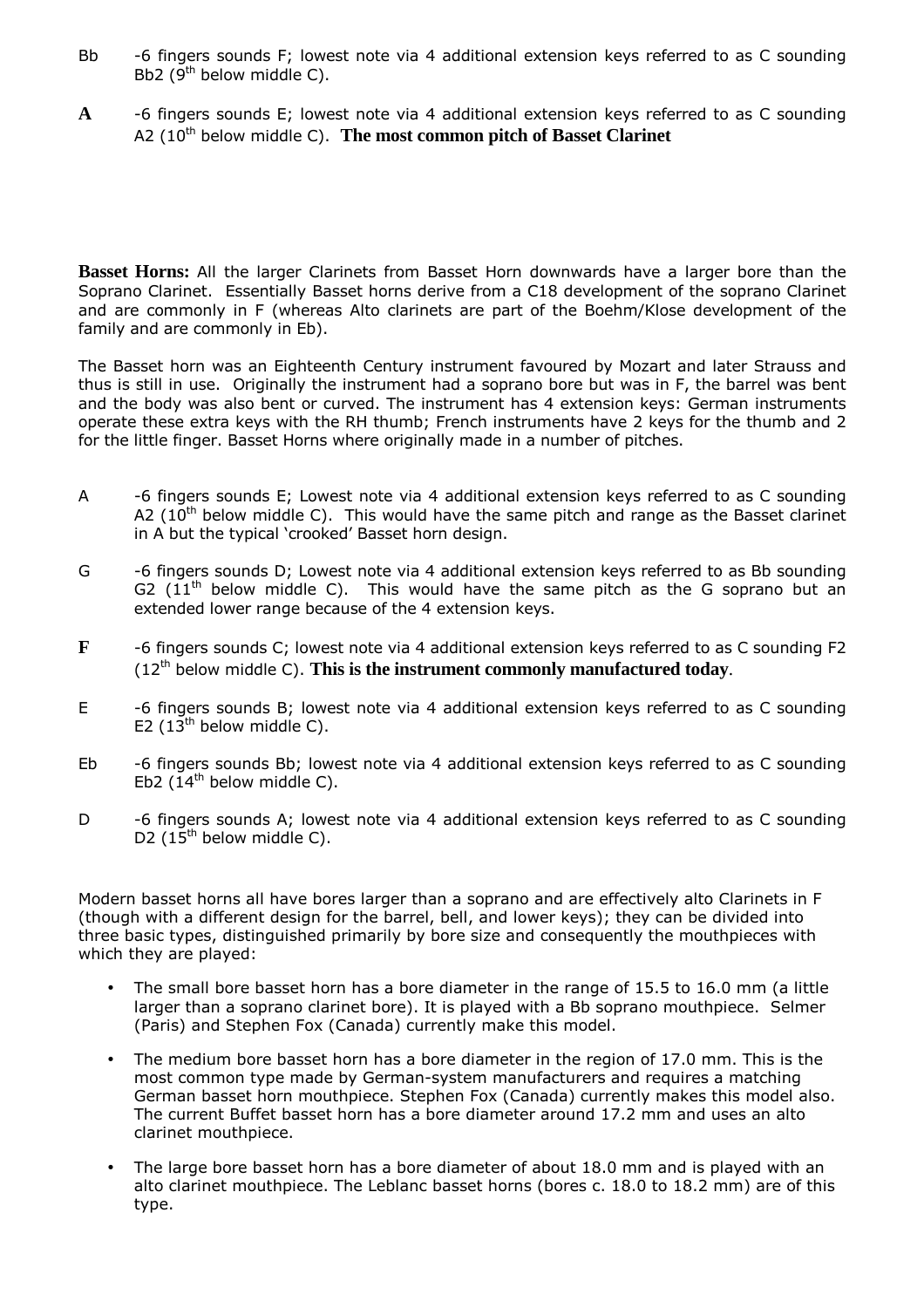**Alto, Bass, and larger Clarinets:** The Clarinet family was extended with larger instruments using the pitches of Bb and Eb in the following pattern: Bb soprano; Eb Alto; Bb Bass; Eb Contra–alto; etc. The instruments are commonly available with standard key-work (to E) or with one extension key (to Eb) or 4 extension keys (to C). The instruments usually have a metal crook and a metal upturned bell. Octave mechanisms vary.

#### Alto

F -6 Fingers Sounds C; Lowest note referred to as E sounding A2 (10th below mid C); 1 ext key referred to as Eb sounding Ab; 4 ext keys referred to as C sounding F2  $(12<sup>th</sup>$  below middle C). This would have the same pitch and range as the Basset Horn in F but not the typical 'crooked' Basset horn design. Now Obsolete.

### Alto

E -6 Fingers Sounds B; Lowest note referred to as E sounding G#2 (11th below mid C); 1 ext key referred to as Eb sounding G; 4 ext keys referred to as C sounding E2  $(13^{th})$  below middle C). This would have the same pitch and range as the Basset Horn in E but not the typical 'crooked' Basset horn design. Now Obsolete.

#### **Alto**

**Eb** -6 Fingers Sounds Bb; Lowest note referred to as E sounding G2 (11th below mid C); 1 ext key referred to as Eb sounding Gb; 4 ext keys referred to as C sounding Eb2  $(13<sup>th</sup>$  below middle C). Pitched Octave below Sopranino Eb; originally used by military bands but now substituted by the Sax. **Most commonly available pitch today**

#### Bass

C -6 Fingers Sounds G; Lowest note referred to as E sounding E2 (14th below mid C Octave below C soprano); 1 ext key referred to as Eb sounding Eb/D#; 4 ext keys referred to as C sounding C2 (two octaves below middle C).

#### **Bass**

**Bb** -6 Fingers Sounds F; Lowest note referred to as E sounding D2 (octave below Bb soprano); 1 ext key referred to as Eb sounding Db/C#2 (octave below A soprano); 4 ext keys referred to as C sounding Bb1 (17th below middle C). **Commonly available pitch today**

#### **Bass**

**A** -6 Fingers Sounds E; Lowest note referred to as E sounding Db/C#2 (nearly 2 octaves below mid C, 1 Octave below A soprano); 1 ext key referred to as Eb sounding D/C2; 4 ext keys referred to as C sounding A1 (18th below middle C). **Commonly available pitch today**

#### Contra-Basset Horn

F -6 fingers sounds C; lowest note via 4 additional extension keys referred to as C sounding F1 (Oct below Basset horn). This short–lived instrument developed into the contra-alto in Eb.

#### Contra-alto

Eb -6 Fingers Sounds Bb; Lowest note referred to as E sounding G1 (Octave below Alto); 1 ext key referred to as Eb sounding Gb1 (Octave below Alto); 4 ext keys referred to as C sounding Eb1 (Octave below Alto). Championed by Selmer.

#### Contra-bass

C -6 Fingers Sounds G; Lowest note referred to as E sounding E1 (two octave below C Soprano; 1 ext key referred to as Eb sounding Eb/D#1; 4 ext keys referred to as C sounding C1 (1 octave below Bass in C).

#### **Contra-bass**

**Bb** -6 Fingers Sounds F; Lowest note referred to as E sounding D1 (two octave below Bb Soprano; 1 ext key referred to as Eb sounding Db/C#1 (2 octaves below A soprano); 4 ext keys referred to as C sounding Bb0 (1 octave below Bass). Sometimes called a double Bass or Pedal Clarinet (in reference to Organ Pedal notes). **Most commonly available pitch.**

#### Contra-bass

A -6 Fingers Sounds E; Lowest note referred to as E sounding C#1 (two octave below A Soprano; 1 ext key referred to as Eb sounding D/C1; 4 ext keys referred to as C sounding A0 (1 octave below Bass in A). Although designed this instrument was not actually made.